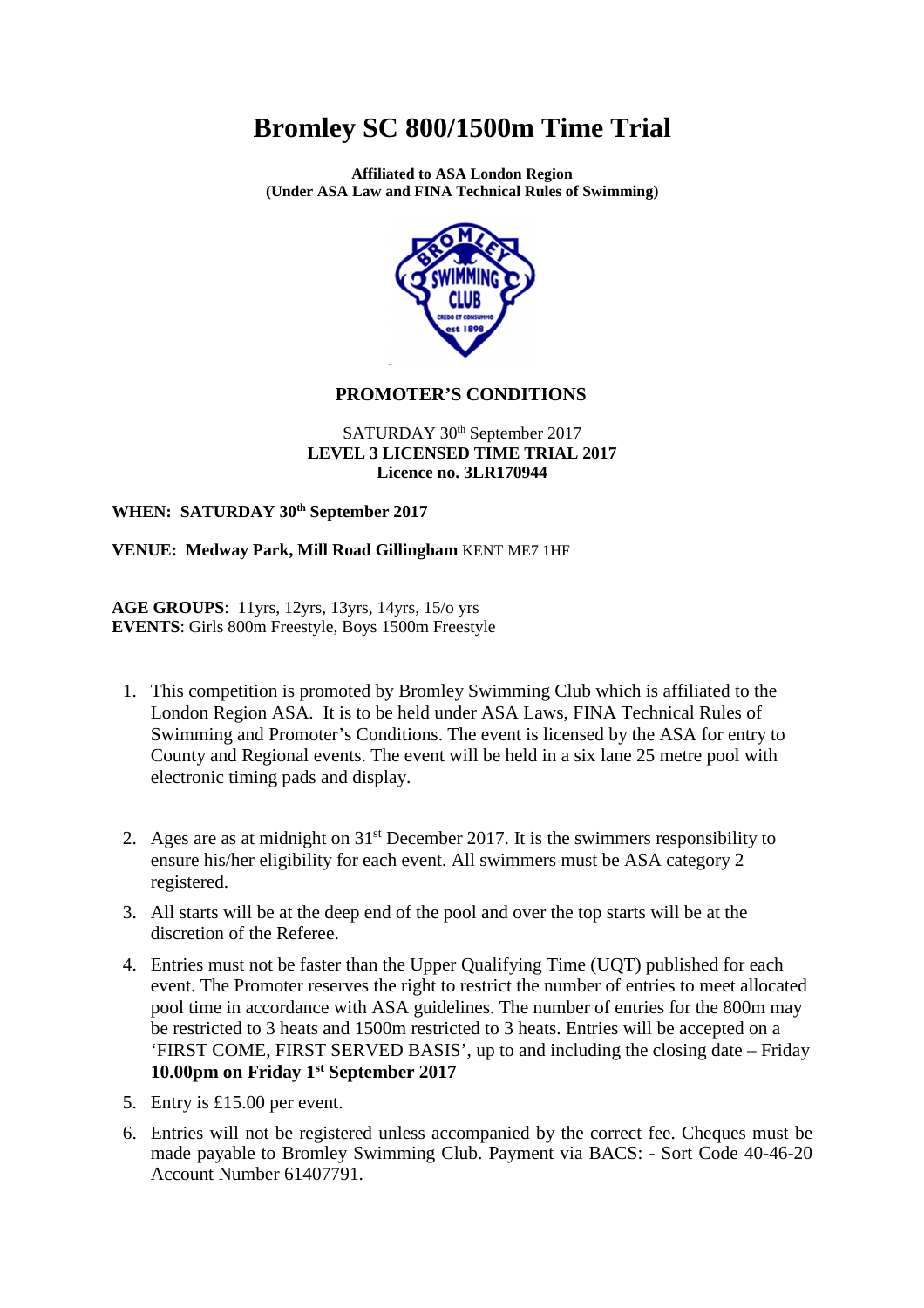- 7. ALL clubs entering will be expected to provide at least 1 official/timekeeper<sup>1</sup> -ALL BROMLEY SC Entries will be expected to provide 1 volunteer per entry
- 8. Coaches and Team Managers' Passes are £5
- 9. A card-less entry system will operate at the gala. Swimmers must report to the appropriate desk and sign against their name in for their event before the start of warm up. Other swimmers or parents must not sign in on behalf of swimmers.
- 10. Competitors must leave the pool by the steps at the sides of the pool and not climb over the electronic pads.
- 11. Competitors are only allowed on poolside for the session in which they are competing. They must also cover up and wear shoes when leaving the poolside area. It is not permitted to bring glass containers on to poolside. All rubbish must be taken off of poolside when leaving.
- 12. The Promoter reserves the right to alter the schedule if circumstances demand.
- 13. Any item not covered within these conditions will be at the discretion of the Promoter.
- 14. Clubs are requested to check entry lists before the date of the gala as errors are harder to rectify on the day.
- 15. Parents/Spectators are not allowed on poolside at any time.
- 16. Parking is available locally.
- **17.** PHOTOGRAPHY: In line with Leisure Centre Conditions of Hire, it is permissible to engage in video, zoom or close range photography from the gallery only but it is not permissible anywhere else in the Centre.

**DATA PROTECTION:** Swim meet entries will be managed on a computer. By submitting entries consent is thereby given as required under the Data Protection Act 1984 to the holding of personal information on a computer. Personal data including submitted and recorded times may be made public during the meet.

### **BY SUBMITTING ENTRIES ON THE OFFICIAL ENTRY FORM, CLUBS AND COMPETITORS ACCEPT THE RULES OF THIS COMPETITION.**

bromleyopenmeet@gmail.com

 $\overline{a}$ <sup>1</sup> Timekeepers must be qualified and be a J1 in training.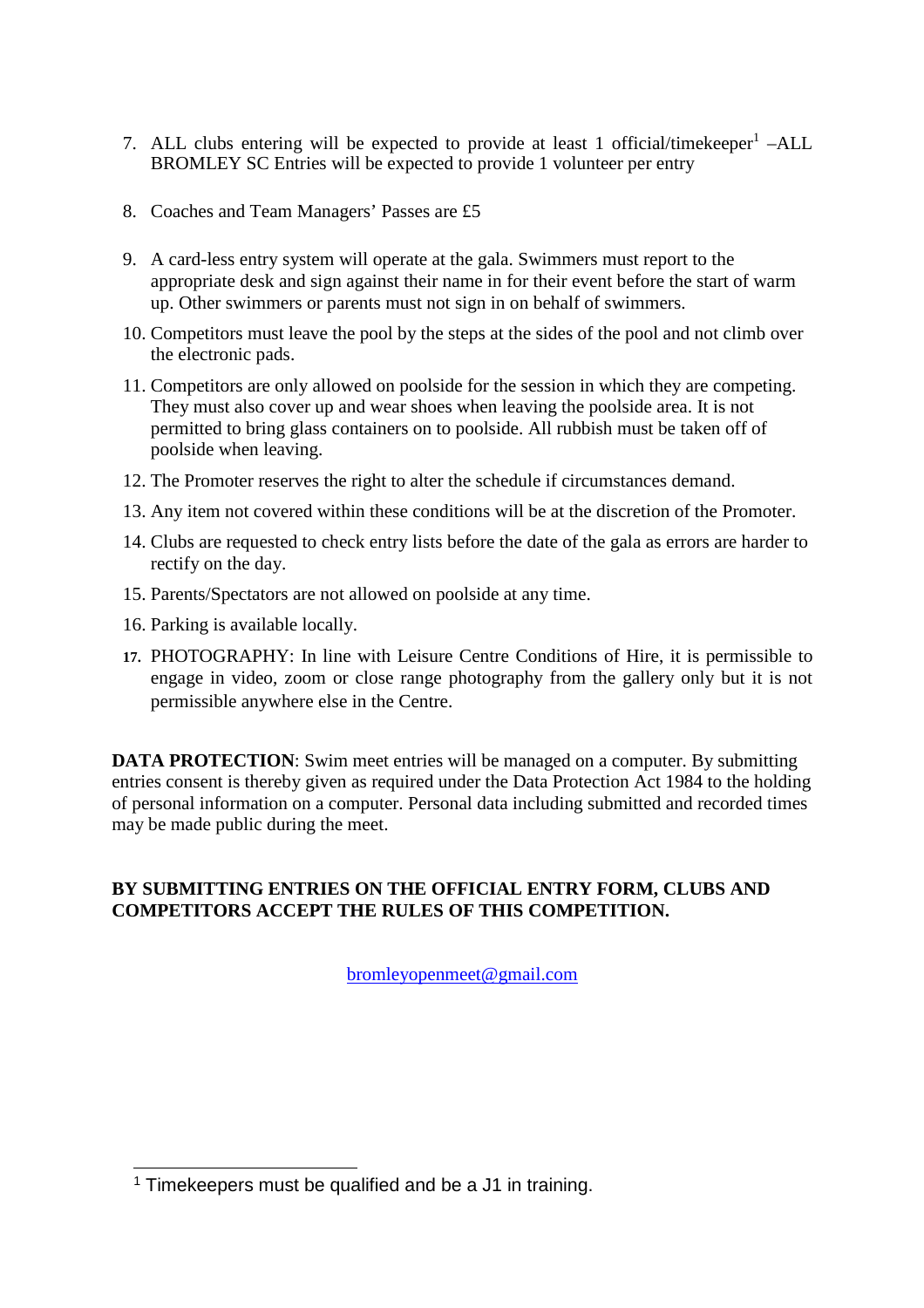

**Licence no. 3LR170944**  SATURDAY 30<sup>th</sup> September 2017 MEDWAY PARK, MILL ROAD, GILLINGHAM, KENT ME7 1HF

### **INDIVIDUAL ENTRY FORM**

| <b>MALE/FEMALE</b> (Please delete as appropriate) |                        | <b>CLUB</b>       |         |  |
|---------------------------------------------------|------------------------|-------------------|---------|--|
| <b>SURNAME</b>                                    |                        | <b>FIRST NAME</b> |         |  |
| <b>DATE OF BIRTH</b>                              | <b>AGE ON 31/12/17</b> |                   | ASA NO. |  |

#### **PROGRAMME WITH UPPER QUALIFYING TIMES – SHORT COURSE**

|   | WARM UP 3.00pm              | START 3.40pm | EXPECTED FINISH 6.00pm(tbc) |              |          |                                            |
|---|-----------------------------|--------------|-----------------------------|--------------|----------|--------------------------------------------|
|   | Event                       | 11 Years     |                             |              |          | 12 Years   13 Years   14 Years   15+ Years |
|   | <b>GIRLS 800M FREESTYLE</b> | 09:32.00     | 09:10.00                    | 08:50.00     | 08:45.00 | 08:40.00                                   |
|   | <b>ENTRY TIME</b>           |              |                             |              |          |                                            |
| 2 | <b>BOYS 1500M FREESTYLE</b> | 20:20.00     | 19:25.00                    | 17:50.00     | 17:18.00 | 16:00.00                                   |
|   | <b>ENTRY TIME</b>           |              |                             |              |          |                                            |
|   | ENTRY FEE £15.00 PER EVENT  |              |                             | <b>TOTAL</b> |          | £15.00                                     |

**I agree with the Promoter's Conditions (please note no 7 in particular). (Signed by parent/swimmer 18+)**\_\_\_\_\_\_\_\_\_\_\_\_\_\_\_\_\_\_\_\_\_\_\_\_\_\_\_\_\_\_\_\_\_\_\_\_\_\_\_\_\_\_\_\_\_\_

Name and contact number of Designated Club Official to whom queries and confirmation of entries will be directed (PLEASE ENSURE THIS IS FULLY COMPLETED OTHERWISE THE FORM WILL BE RETURNED)

**Name: \_\_\_\_\_\_\_\_\_\_\_\_\_\_\_\_\_\_\_\_\_\_\_\_\_\_** email:\_\_\_\_\_\_\_\_\_\_\_\_\_\_\_\_\_\_\_\_\_\_\_\_\_\_\_\_\_\_\_\_\_

I certify that the above information is correct \_\_\_\_\_\_\_\_\_\_\_\_\_\_\_\_\_\_\_\_\_\_\_\_\_\_\_\_\_\_\_\_\_\_\_\_ (signed by Club Official)

#### Closing date for entries is **10.00pm on Friday 1st September 2017– ON A FIRST COME FIRST SERVED BASIS**

Payment by cheque made payable to BROMLEY SWIMMING CLUB or by internet quoting club name as reference to SORT CODE 40-46-20 ACCOUNT NUMBER 61407791 TO: Emma Billings, 24 Hayes Chase, West Wickham BR4 0HZ or email bromleyopenmeet@gmail.com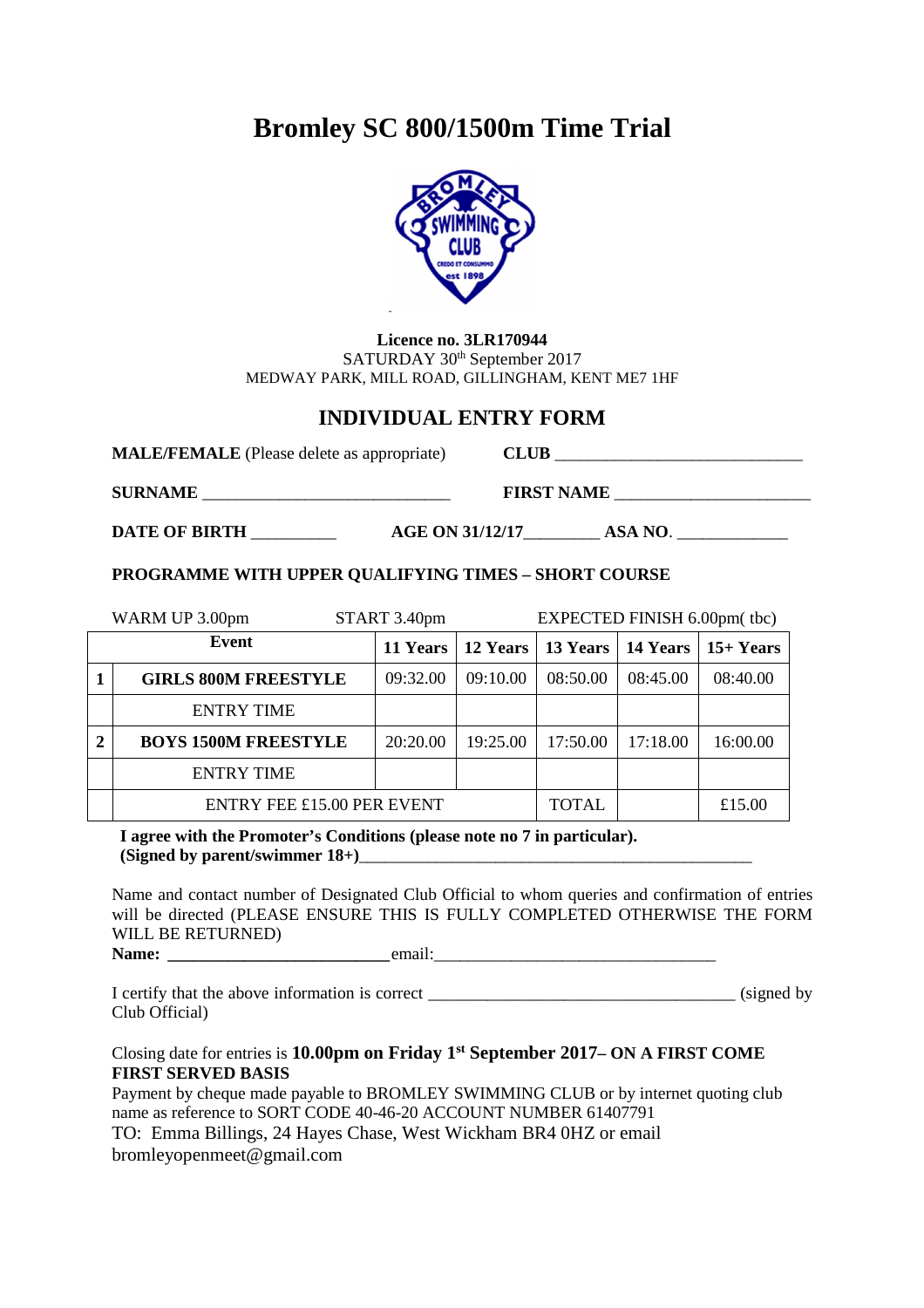

**LEVEL 3 LICENSED TIME TRIAL 2017 Licence no. 3LR170944**  SATURDAY 30<sup>th</sup> September 2017 MEDWAY PARK, MILL ROAD, GILLINGHAM, KENT ME7 1HF

### **ENTRY SUMMARY FORM**

#### TOTAL NO. OF ENTRIES

|                                |              | <b>Total Fees</b>                                                             | $=$ £ |
|--------------------------------|--------------|-------------------------------------------------------------------------------|-------|
| Coach Passes (max. 3 per club) |              | $\omega \pounds 5.00 = \pounds$                                               |       |
|                                | <b>Boys</b>  | $\ldots \ldots \ldots \textcirc \pounds}15.00 = \pounds \ldots \ldots \ldots$ |       |
|                                | <b>Girls</b> | $\ldots \ldots \ldots \textcircled{e}$ £15.00 = £                             |       |

Please return this completed form and entry forms together with a single club cheque made payable to "Bromley Swimming Club" or payment via internet sort code 40-46-20 Account Number 61407791 quoting your club name as reference by10.00pm on – ON A FIRST COME FIRST SERVED BASIS to:- **10.00pm on Friday 1st September 2017**

Emma Billings, 24 Hayes Chase, West Wickham BR4 0HZ Email: - bromleyopenmeet@gmail.com

#### **Declaration**

a) All entrants are eligible competitors and are registered members of the club named below.

b) All entrants accept the Promoters conditions.

|                                                                                                                           | Club: |
|---------------------------------------------------------------------------------------------------------------------------|-------|
|                                                                                                                           |       |
| DATE:-<br>the contract of the contract of the contract of the contract of the contract of the contract of the contract of |       |

THANK YOU